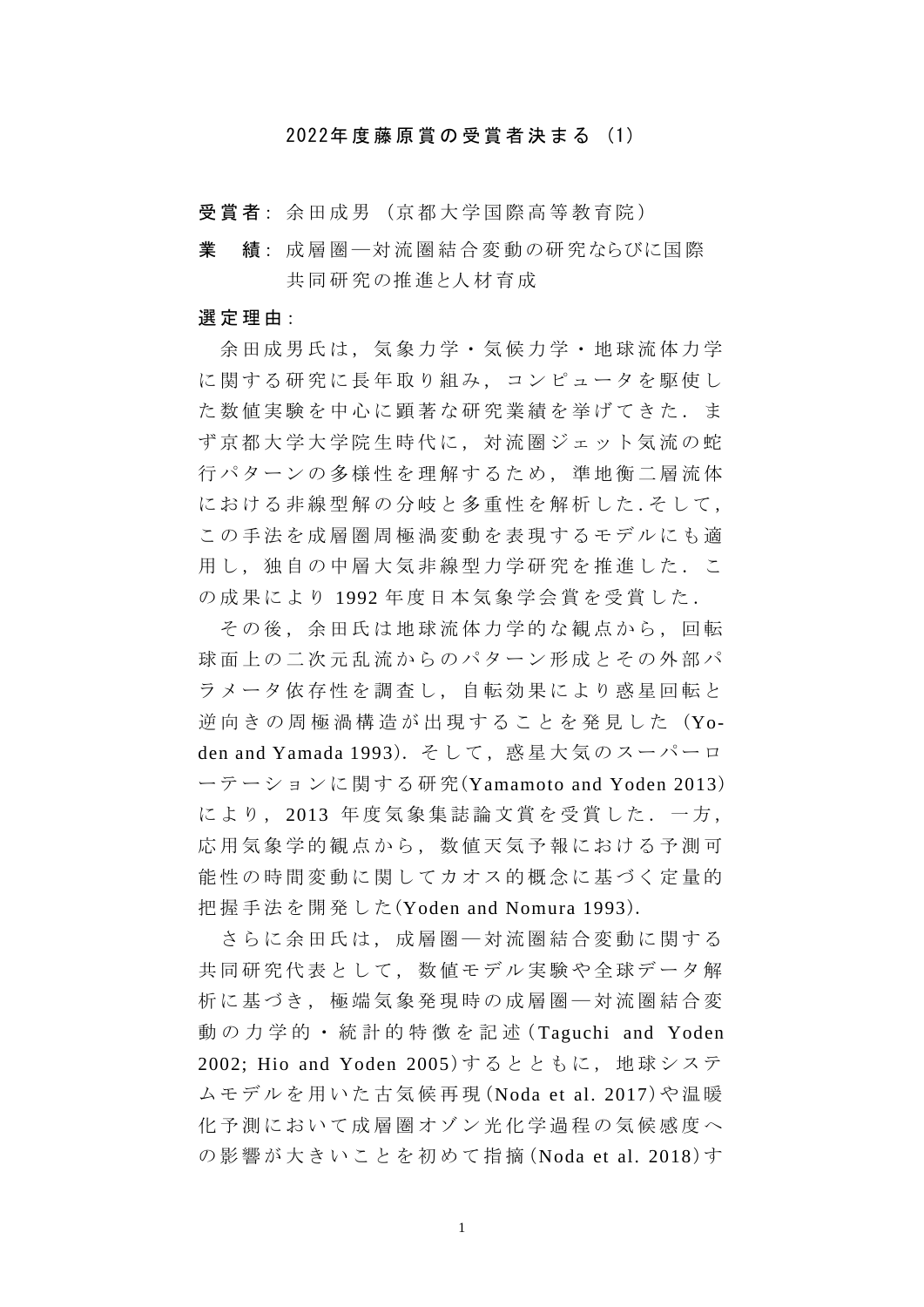るなど顕著な成果を挙げた. また, 赤道域における成 層 圏 循 環 変 動 が Madden-Julian 振 動 に 及 ぼ す 影 響 (Nishimoto and Yoden 2017 )や 対 流 圏 積 雲 対 流 活 動 を 変 調 させる 可 能 性 を 明らかにした (Bui et al. 2017).

一方,余田氏は,国際測地学・地球物理学連合国際 気象学・大気科学協会 (IUGG/IAMAS)中層大気国際委 員 会 (ICMA)委員長 を 4 年 ,世 界 気 候 研 究 計 画 (WCRP) 成 層 圏・対 流 圏 過 程 気 候 影 響 研 究 (SPARC)科学運営委 員会委員およびテーマリーダーを 16年務めたほか,日 本気象学会 の 理 事 を 14 年務め ,気象学会と気象庁との 包括的共同研究「 気象研究コンソーシアム 」の発足に も深く関わった. このように、余田氏は国内外の幾つ もの学術組織の要職を歴任し、国際的にもまた国内に おいても気象学研究の推進と発展に貢献してきた. 中 でも, 2018 年 10 月に佐藤薫 ・ 塩 谷 雅 人 両 氏 と ともに SPARC 第6回総会を京都にて共同開催し, 多くの若手 研究者に国際会議での発表及び国際共同研究参加の機 会を与えたことは特筆に値する.

さらに人材育成においても、京都大学において 21 世紀 COE プログラム「活地球圏の変動解析」拠点リー ダーやグローバル COEプログラム「極端気象と適応社 会の生存科学」教育リーダーを務めたほか, 科学技術 振興調整費「東南アジア地域の気象災害軽減国際共同 研究」の研究代表者として、インドネシアなど東南ア ジア各国に国際共同研究拠点を構築し、我が国及びア ジア域にて将来の気象学研究の発展を担う優れた後進 研究者の育成に貢献した.

以上のように、余田成男氏が大学における長年の研 究·教育活動を通じ、国内のみならず国際的にも気象 学の発展に多大な貢献をなしてきており, 2022年度日 本気象学会藤原賞を贈呈するものである.

## 関連する主要業績 (引用順)

Yoden, S. and M. Yamada, 1993: A numerical experiment on two-dimensional decaying turbulence on a rotating sphere. J. Atmos. Sci., 50, 631–643.